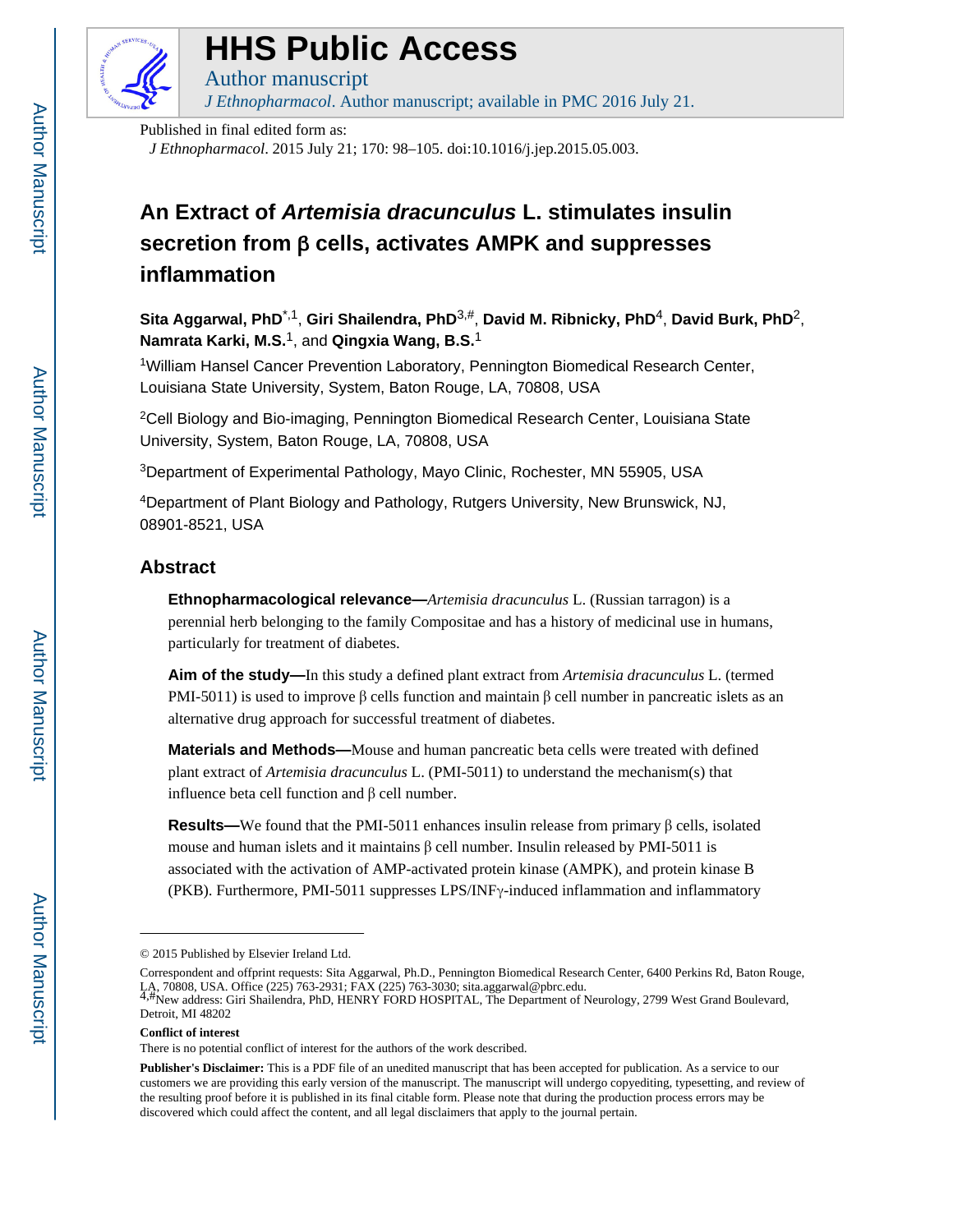mediator(s) in macrophages. PMI-5011 inhibited Nitric oxide (NO) production and expression of inducible nitric oxide synthase (iNOS) at the protein level and also attenuated pro-inflammatory cytokine (IL-6) production in macrophages.

**Conclusion—**PMI-5011 has potential therapeutic value for diabetes treatment via increasing insulin release from β cells and decreases capacity of macrophages to combat inflammation. **Graphical abstract**



#### **Keywords**

Botanical(s); Diabetes; Pancreatic beta (β) cells; Islets; insulin secretion; inflammation

### **1. Introduction**

Diabetes is seventh leading cause of death in the United States. It is expected to rise up to 30.3 million people diagnosed with diabetes in 2030 (Wild et al., 2004). In adults, type 2 diabetes (non–insulin-dependent diabetes mellitus; NIDDM) usually begins as insulin resistance, a condition in which normal or elevated insulin levels fail to achieve a normal biological response. This leads to hyperplasia of  $β$  cells and hyper-insulinemia in initial stages as a compensatory mechanism, ultimately leading to exhaustion of  $\beta$  cells (reduced function and mass) and ultimately leading to first a relative, then absolute deficiency of insulin (Shimabukuro et al., 1998). Therefore, understanding β cell function and manipulating β cell number and function is a major challenge for diabetes therapy. β cells have been known to have a capacity for replication in rodents and in humans as well (Tyrberg et al., 2001). A variety of peptides such as INGAP, a peptide fragment of the pancreatic REG protein, GLP-1 and the GLP-1 receptor agonist exendin-4, the combination of betacellulin and activin A, and the combination of EGF and gastrin has been shown to stimulate replication/neogenesis of β cells in rodents (Egan et al., 2003; Li et al., 2004; Rosenberg et al., 2004). Also, GLP-1/exendin-4 has incretin effects, enhances insulin secretion and has anti-apoptotic effects (Bonner-Weir and Weir, 2005). Unfortunately, the success of improving  $\beta$  cell function and  $\beta$  cell number has been observed only in mice. Although, modern insulin regimens have improved the rate of micro-vascular complications, it has been clearly shown that even tight control of blood glucose does not alter the rate of macro-vascular complications, thus it is becoming increasingly apparent that alternative novel strategies are required to improve the β cell function while maintaining the β cell number in human islets for the cure of diabetes.

Epidemiologic and animal studies have shown that active compounds in plant extracts (i.e. phytochemicals) may mimic the action of insulin and suppress the activity of certain enzymes involved in glucose production (Cefalu et al., 2008). There is a historical connection between the treatments of diabetes with over 1200 traditional plants (Schmidt et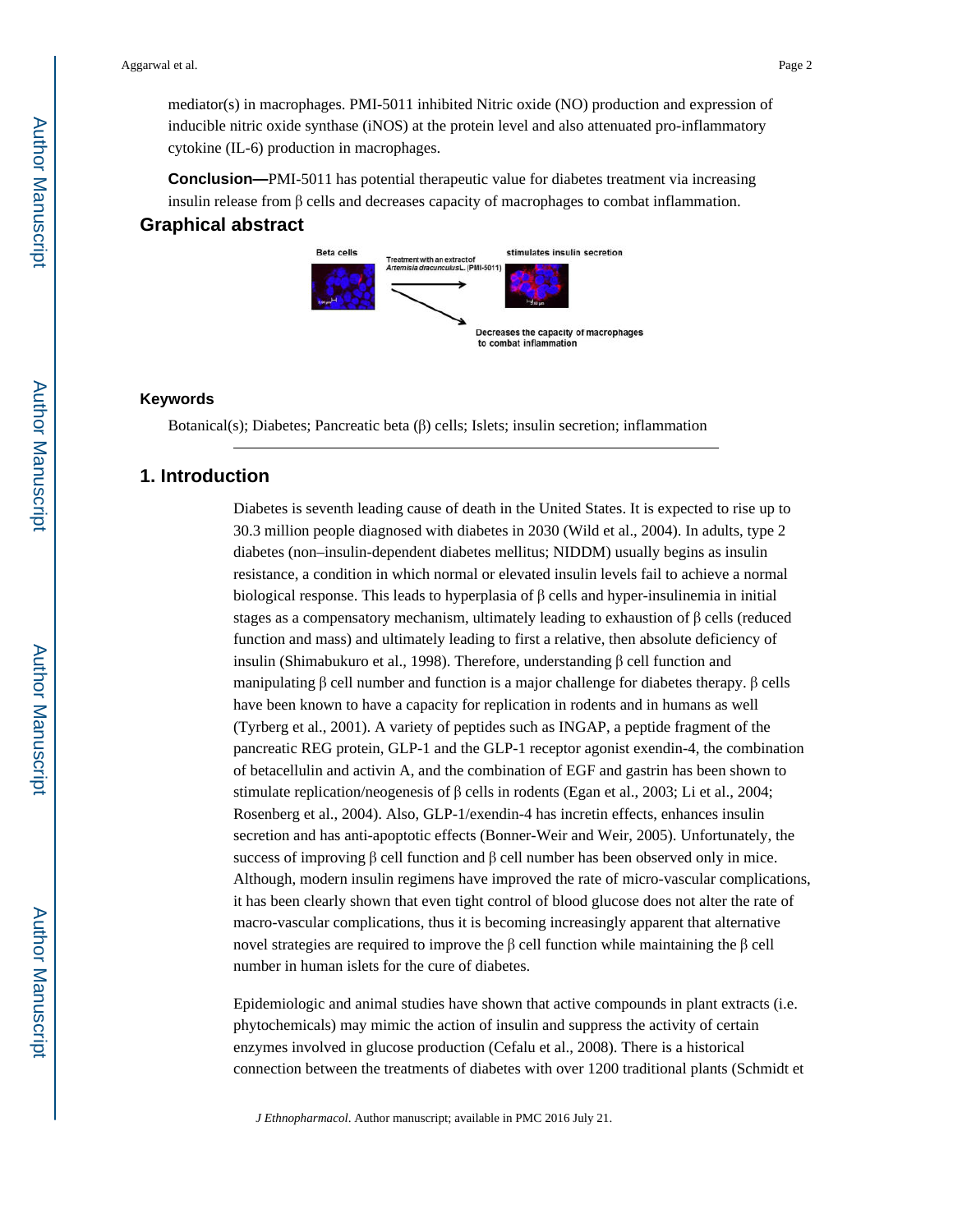al., 2008). It was estimated that from 1981–2002, approx. 74% (48/65) of all drugs approved may have had origins in natural products, were based thereon, or mimicked them in one form or another with low toxicity (Newman et al., 2003). For example, metformin, one of the most effective and widely used drugs for the treatment of diabetes, can be linked to the traditional use of *Galega officinalis* to treat diabetes (Bailey and Turner, 1996). It is important to note that consistent documentation of a glucose or insulin lowering effect has not been shown for any specific plant extract(Ribnicky et al., 2008) because of different methods of plant extract preparations. One of the traditional plants, e.g., *Artemisia dracunculus* L. (Russian tarragon), is a wild species and a close relative of common cooking tarragon (known as French tarragon or *Artemisia dracunculus* var. *sativa*). *Artemisia* and, more specifically, *Artemisia dracunculus*, have a history of medicinal use in humans, particularly for treatment of diabetes (Swanston-Flatt et al., 1991). The *Artemisia dracunculus* extract described as "PMI-5011" is an alcoholic extract of the plant and has been shown to have significant effects to improve carbohydrate metabolism by enhancing molecular events of insulin action in skeletal muscle (Wang et al., 2008). PMI-5011 was also shown to have anti-hyperglycemic activity in animal models (Ribnicky et al., 2006). This defined plant extract may represent a novel pharmacological basis for the treatment of type 2 diabetes. The aim of the present study was to analyze the capacity of PMI-5011 to promote insulin release directly from primary β cells (NIT-1), isolated mouse pancreas islets, human pancreas islets, as well as to understand the cellular mechanism of action. This extract was studied in  $\beta$  cells and macrophages in relative to the activity of the widely used drug "metformin" in type 2 diabetes, the mechanism of action of which have been extensively studied (Fryer et al., 2002; Hawley et al., 2002; Zhou et al., 2001).

#### **2. Materials and Methods**

#### **2.1. Artemisia dracunculus L. (PMI-5011) Extract**

An alcoholic extract of *Artemisia dracunculus* L. (PMI-5011) was provided by the Botanical Core of the NIH funded Botanical Research Center at the Pennington Biomedical Research Center & the Plant Biology Department of Rutgers University (not sure we need all of this, up to you). The seed for *Artemisia dracunculus* L. was purchased from Sheffield's Seed Co., Inc. (Locke, New York) and the name of the plant was verified as correct with www.theplantlist.org. Voucher specimens are maintained at the Chrysler Herbarium of Rutgers University. The plants were cultivated at Rutgers University and the extract was produced as described previously (Ribnicky et al., 2006; Wang et al., 2008; Wang et al., 2011) Briefly, the fresh herb was extracted at 80°C with 80% ethanol for 2 hours followed by an additional extraction for 10 hours at 20°C. The extract was filtered, concentrated and freeze-dried. The dried extract was homogenized and used for experiments. The extract has been extensively characterized through the identification of the active compounds and reporting of biochemical fingerprints (Govorko et al., 2007; Logendra et al., 2006; Ribnicky et al., 2009; Ribnicky et al., 2006; Wang et al., 2008; Wang et al., 2011).

### **2.2. Cell Culture**

NIT-1 cells were obtained from American Type Culture Collection (ATCC) VA, USA. They were maintained in Ham's F-12 medium with L-glutamine (GIBCO- Invitrogen, Grand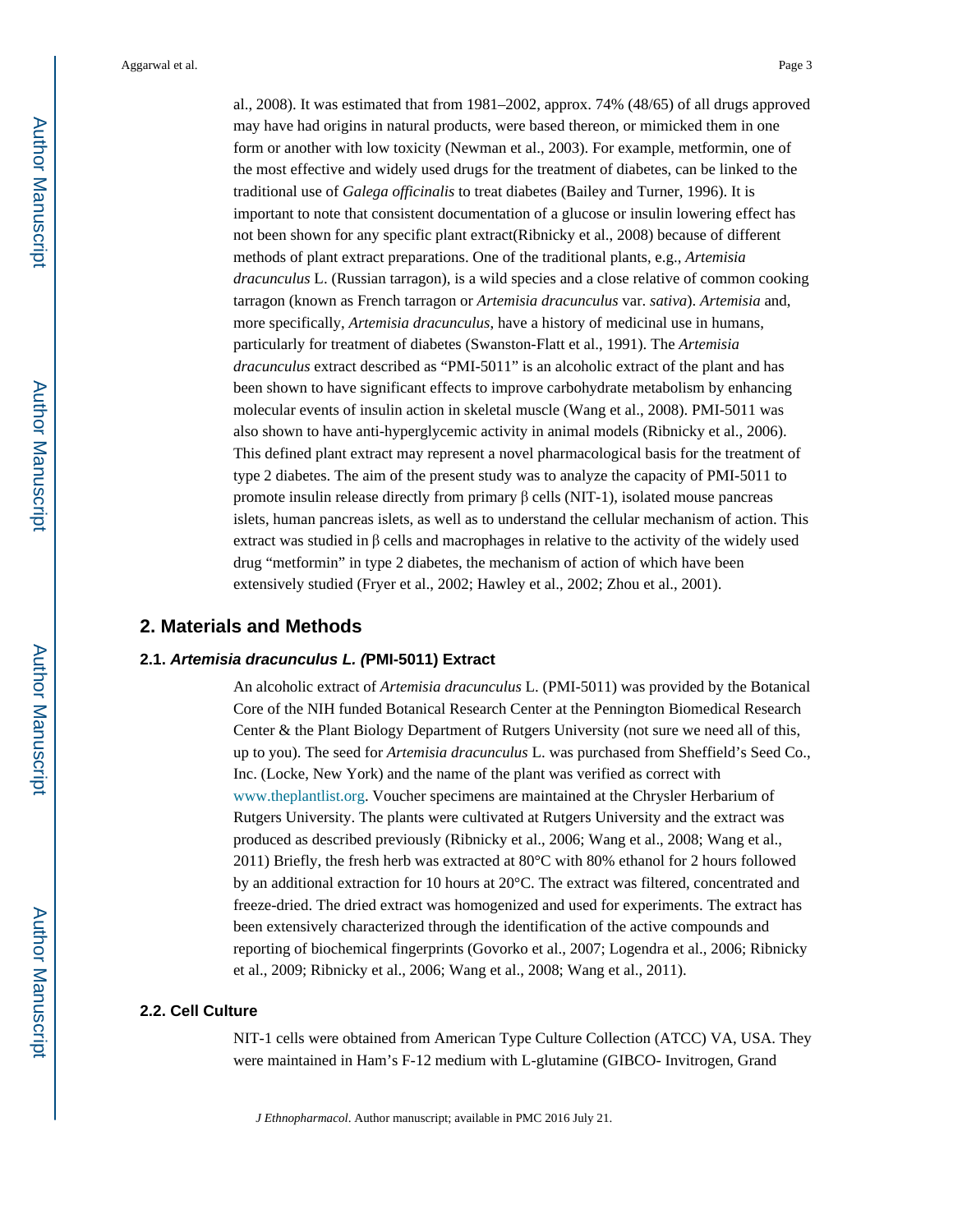Island, NY), 10% fetal bovine serum (FBS), 10 mM of glucose, 1.5 g/L sodium bicarbonate, penicillin (100 U/ml) and streptomycin (100 μg/ml) (Sigma, St. Louis, MO). Normal human islets were purchased from National Disease Research Interchange (PA, USA) and cultured in CMRL 1066 (Cellgro<sup>R</sup>, Manassas, VA) containing 10% FBS, 5.5 mM of glucose, 2 mM glumax (GIBCO- Invitrogen), penicillin (100 U/ml) and streptomycin (100 μg/ml). The culture of human islets was approved by Institutional review board at the Pennington Biomedical Research center (Protocol # PBRC IRB # 297 EX).

#### **2.3. Islet isolation**

Islets of Langerhans were isolated from C57BL/6J 10-week old female mice. The protocol learned and used was from Dr. Franck Mauvais-Jarvis laboratory, Division of Endocrinology, Metabolism and Molecular Medicine, and Northwestern Comprehensive Center on Obesity (NCCO), Feinberg School of Medicine, Northwestern University, Chicago, IL 60611, USA, with a slight modification (Li et al., 2009). Briefly, the method involves cannulation of common bile duct and distension of pancreas using collagenase Type IV (GIBCO- Invitrogen, Grand Island, NY) and followed by purification (Li et al., 2009). The experimental protocol was reviewed and approved by the Institutional Animal Care and Use Committee at the Pennington Biomedical Research Center (Protocol # 648). Purity of islets was checked by staining islets with dithizone staining (Sigma) and cell viability by staining with DAPI and by trypan blue (Sigma). Islets were cultured in a medium same as of NIT-1 cells.

#### **2.4. Enzyme-Linked Immunosorbent Assay for Insulin Measurement**

24 h before the experiments, the culture medium was renewed. The NIT- cells, and mouse islets were washed twice with Krebs-Ringer bicarbonate (KRB) buffer, pH 7.5, containing 0.1% BSA (KRB-BSA). The cells were pre-incubated for one hour in KRB-BSA containing 1 mM glucose at  $37^{\circ}$ C, 5% CO<sub>2</sub> and incubated for two hours in KRB-BSA containing various concentrations of glucose and/or PMI-5011. After incubation, the medium was collected, centrifuged at 1000 rpm for 5 min and samples were stored at −20°C until analyzed. Insulin release was measured by using Ultra-Sensitive Mouse Insulin ELISA Kit (Crystal Chem Inc., Downer Grove, IL) according to the manufacturer's instruction. The insulin content in supernatants from human islets was measured by APLCO diagnostic kit (Salem, NH). The sensitivity of the assay is 0.399 μIU/ml.

#### **2.5. Confocal laser scanning microscopy**

Confocal microscopy was performed as described previously (Aggarwal et al., 2011). NIT-1 cells and Mouse islets were plated on cover slips, fixed with 2 % formaldehyde, washed with PBS, permeabilized with 0.1% Trion–X100 and incubated with 2 % goat serum for one hour. The cells were then incubated with a primary antibody specific for Insulin (Cell Signaling Technology, Cambridge, MA) overnight at 4°C, then washed with PBS and incubated with a secondary antibody conjugated with Alexa Fluor 594 (Molecular Probes, Eugene, OR) for one hour followed by three washings with PBS. Finally, cells were mounted with mounting medium from Molecular Probes (Carlsbad, CA) and images of insulin immunostained cells were acquired under an oil immersion objective (x40) with a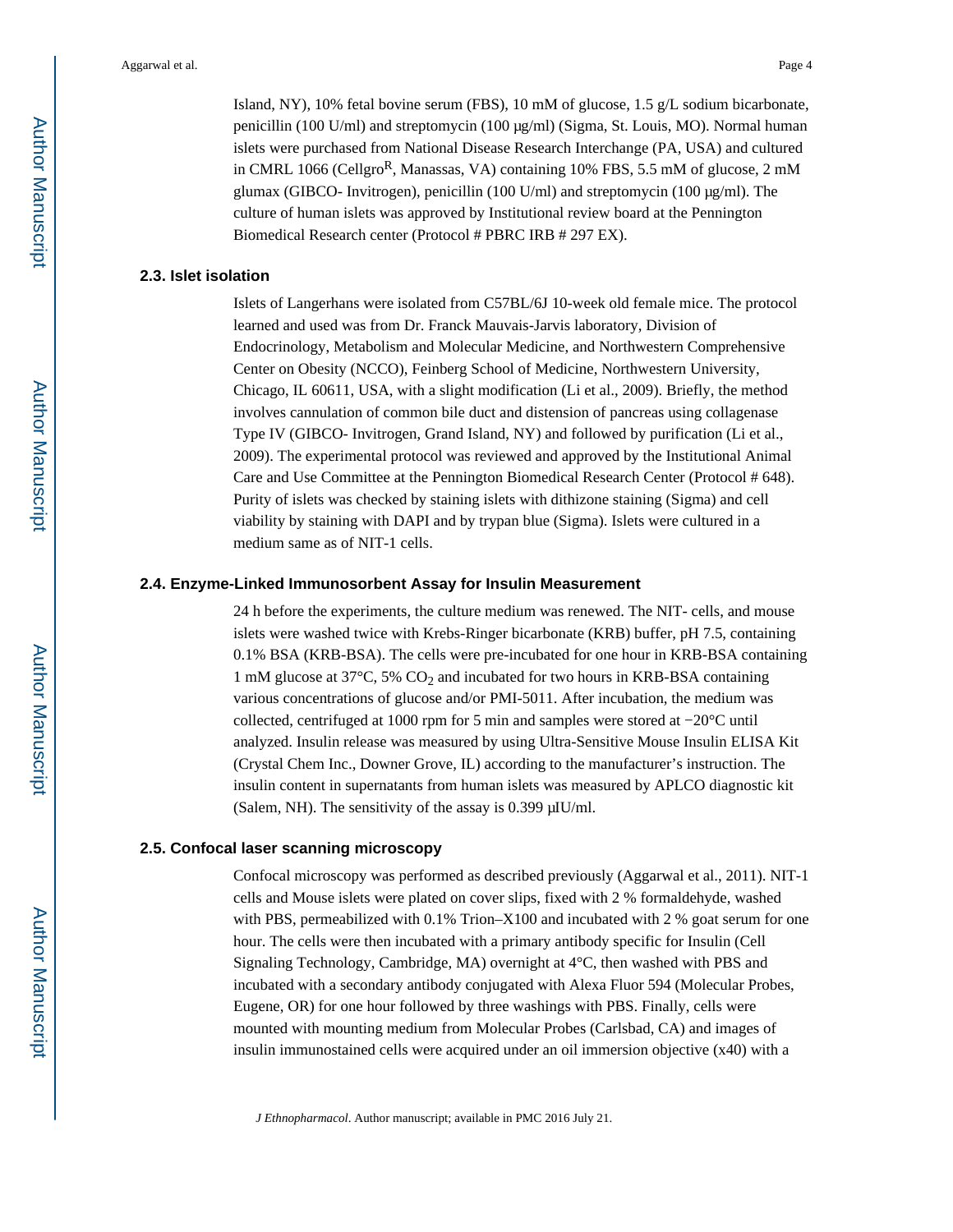confocal laser microscope (Zeiss Confocal LSM510, Carl Zeiss MicroImaging Inc.Thornwood, NY, USA) equipped with an argon-krypton laser.

#### **2.6. Cytotoxicity assay**

The assay was done using MTT (3-(4, 5-dimethylthiazol-2-yl)-2, 5-diphenyltetrazolium bromide) as described previously (Aggarwal et al., 2004). Briefly, NIT-1 cells (5,000 per well), mouse islets and human islets were incubated with increasing concentrations of PMI-5011 extract in triplicate in a 96-well plate and incubated for 48 h and/or 72 h at 37°C. A MTT solution was added to each well and incubated for 2 h at 37°C. An extraction buffer (20% SDS and 50% dimethylformamide) was added, and the cells were incubated overnight at 37°C. The absorbance of the cell suspension was measured at 590 nm using a Benchmark plus<sup>™</sup> microplate spectrophotometer (Bio-Rad, Philadelphia, PA). This experiment was repeated twice and the statistical analysis was done to obtain the final values.

#### **2.7. Macrophage preparation and activation**

Bone marrow cells from female C57/B6 mice were plated in 10-cm plates with 10 % (vol/ vol) FCS in RPMI 1640 medium supplemented with recombinant mouse macrophagecolony-stimulating factor (10 ng/ml; R&D Systems). Media was changed every third day. On day 7, adherent cells were collected and used for experiments.

#### **2.8. Nitric Oxide (NO) assay**

Production of NO was determined by assaying culture supernatant for nitrate, a stable product of NO and molecular oxygen. Briefly, 100 μl of culture supernatant was allowed to react with 100 μl of Griess reagent and incubate at RT for 15 min. The optical density of the assay samples were measured at 570 nm. Fresh culture media was used as blank. Nitrate concentrations were calculated from a standard curve derived from the reaction of  $\text{NaNO}_2$  in the assay.

#### **2.9. Western Blotting**

Protein extracts from NIT-1 cells were prepared by lysing the cells in SDS lysis buffer (250 mM Tris-Cl, pH 6.5, 2% SDS, 4% β-mercaptoethanol, 0.02% bromophenol blue, 10% glycerol) containing protease and phosphatase inhibitors. Standard SDS-PAGE and Western blotting procedures were used to analyze the cell extracts (Aggarwal et al., 2011). Nitrocellulose blots were probed with anti- phospho -AMPK, anti-AMPK, anti- phospho - ACC, anti-phospho-AKT, (Cell Signaling Technology, Cambridge, MA) antibodies. Antibeta actin antibody (Millipore, Billerica, MA) was used as a loading control.

#### **2.10. Statistical analysis**

Data are expressed as means  $\pm$  standard deviation/or standard error. Statistical analyses were done by using GraphPad Prism (software version 5.0. VA) using simple linear regression analysis and unpaired Student's *t* test. A p value of < 0.05 was considered significant.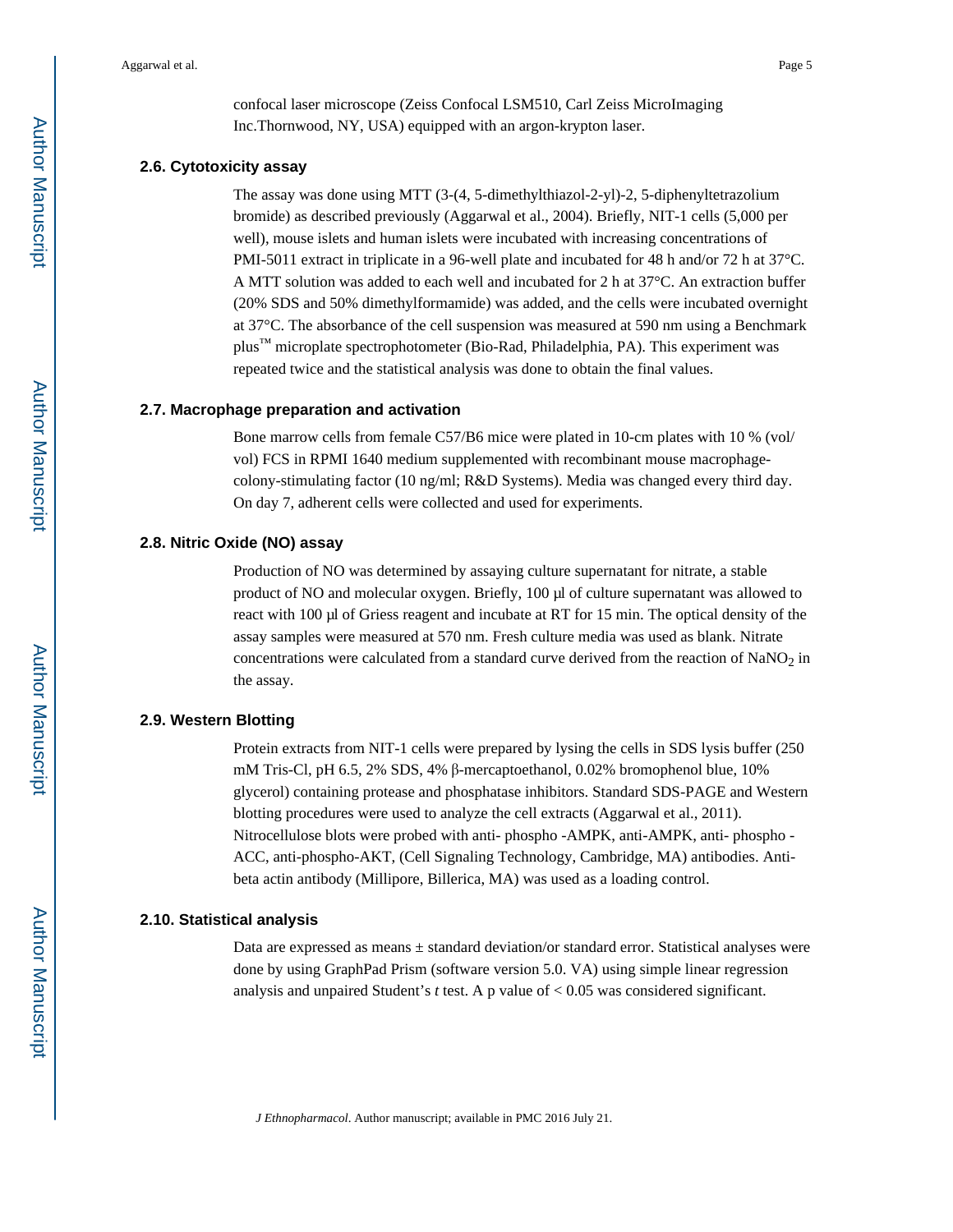## **3. Results**

#### **3.1. PMI-5011 stimulates insulin release from NIT-cells and mouse islets**

We first analyzed the dose response of PMI-5011 to promote insulin release from the NIT-1 cells in culture. Experiments were carried out in a glucose concentration (1 mM); PMI-5011 induced a pronounced insulin release in dose-dependent manner, with a  $1.30 \pm 0.15$  fold increase at 5  $\mu$ g/mL (p = 0.035) and 2.78  $\pm$  0.51 fold increase at 10  $\mu$ g/mL (p = 0.003) concentration when compared to insulin release in the 1 mM glucose concentration (Figure 1A) (p < 0.05). NIT-1 insulin secretor cells are well characterized β cells (Hamaguchi et al., 1991) and responded to glucose (Figure 1A, inset). Isolated islets from mice were also functional and responded to glucose-stimulated insulin release (Figure. 1B, inset). PMI-5011 induced insulin release with a  $5.31 \pm 0.7$  fold increase at 10 μg/mL (p = 0.0116) concentration when compared to the insulin release in 1mM glucose concentration, ( $p <$ 0.05) (Figure 1B). Confocal microscopic analysis (Figure 2) demonstrated that NIT-1 cells as well as isolated mouse islets express insulin when treated with PMI-5011 (10 μg/mL) and higher concentrations of glucose (15 mM).

#### **3.2. PMI-5011 is not toxic to the NIT-1 cells and mouse islets**

It is important to demonstrate that  $\beta$  cells have conserved mechanisms for regulating insulin function and mass, as it may be detrimental for a compound to result in uncontrolled insulin secretion (Bouwens and Rooman, 2005; Eberhard et al., 2010). Therefore, we determined the effect of PMI-5011 on NIT-1 cells and isolated islets containing β cells on cell proliferation. Our results showed that PMI-5011 does induce neither cell proliferation nor cell toxicity up to 72 h either in NIT-1 cells or in isolated islets in culture (Figure 3 A–B).

## **3.3. PMI-5011 activates cellular target in energy balance in** β **cells and suppresses inflammation in macrophages**

The AMP-activated protein kinase (AMPK) is associated with multiple cellular energy mechanisms (Hardie, 2004; Kemp et al., 2003; Long and Zierath, 2006). AMPKα activation turns-on catabolic pathways to generate ATP and turns-off anabolic pathways that requires ATP to function (Long and Zierath, 2006). The mechanism of action of PMI-5011 involves the activation of AMPKα as evidenced from time-dependent increase in phosphorylation of AMPK and its downstream substrate, acetyl-CoA carboxylate (ACC) and PKB, also known as AKT protein (Figure 4A). Figure 4B demonstrates that PMI-5011 leads to the phosphorylation of the AMPK (Thr172) protein, the ACC (Ser79) protein and the AKT (Ser473) protein as potential targets in the PMI-5011 signaling pathway, whereas the known anti-diabetic drug, metformin also promotes the phosphorylation of the AMPK (Thr172) protein, the ACC (Ser79) protein but not the AKT (Ser473) protein. Also, chronic inflammation has become a well-accepted risk factor for diabetes associated with energy balance. Stimulated resident macrophages and passenger leukocytes secrete proinflammatory cytokines such as IL-1β, TNF $\alpha$  and IFN $\gamma$ , which lead to islet dysfunction and apoptotic death by the iNOS/NO pathway (Narang and Mahato, 2006; Ris et al., 2002). Therefore, we examined if PMI-5011 has any effect on inflammation in macrophages. For this, bone marrow derived –macrophage cells were treated with various concentrations of PMI-5011 (10–30 μg/mL) and stimulated with LPS/IFNγ to create an inflammatory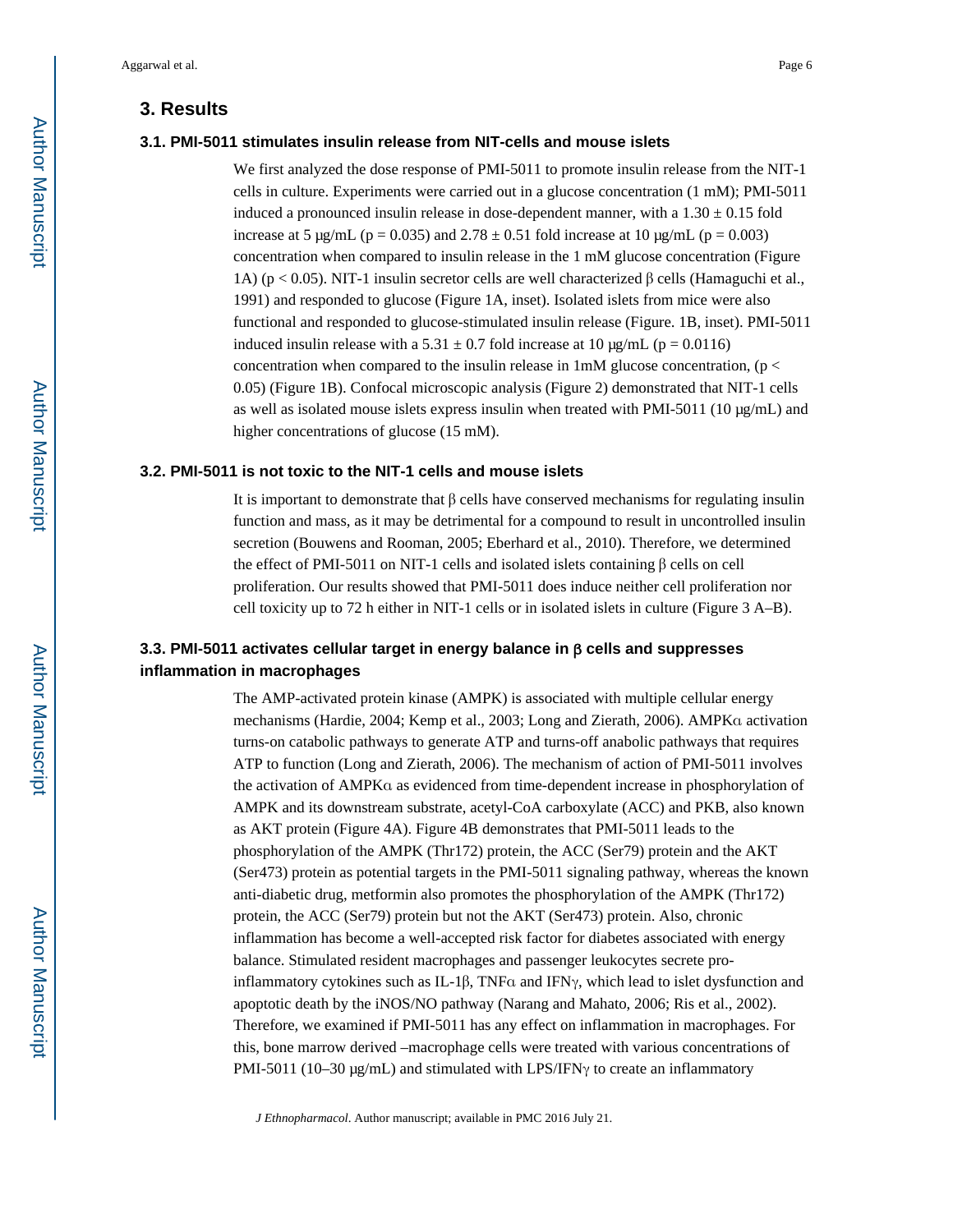environment in cell culture. We observed that treatment with PMI-5011 inhibited NO production in macrophages (Figure 4C) and also inhibited expression of the iNOS protein levels (Figure 4D). Metformin was used as positive control and also down regulated NO production and iNOS expression in bone marrow derived macrophage cells. PMI-5011 treatment also inhibited pro-inflammatory cytokine IL-6 production under similar experimental conditions as examined by ELISA (Figure 4E), further supporting the antiinflammatory properties of PMI-5011 in macrophage.

## **3.4. PMI-5011 stimulates insulin release from human islets and maintains human islet cell mass**

We determined the effect of PMI-5011 on the insulin release in human  $\beta$  cells and  $\beta$  cell proliferation. Groups of islets were placed into static incubation assays (Figure 5A). They were exposed to 2.8 mM or 16.8 mM glucose or increasing concentrations of PMI-5011 (μg/mL, along with 2.8 mM glucose) and insulin release in supernatants was quantified. Insulin release in response to glucose challenge under static incubation was expressed as insulin secretion index (ISI). The ISI is the ratio of the corrected average insulin release at 16.8 mM glucose or at increasing concentrations of PMI-5011 (μg/mL) to the corrected average insulin release at 2.8 mM glucose. ISI (%) was calculated using following equation: ISI x100. Figure 5A shows mean values of insulin secretion of glucose (2.8 mM and 16.8mM) and of increasing concentration of PMI-5011 (10 μg/mL, 30 μg/mL and 50 μg/mL) for all analyzed samples. ISI was calculated for each culture and mean values are illustrated on Figure 5B. We observed that in both groups islets showed increased glucose-induced as well as PMI-5011-induced insulin secretion. We then determined the effect of PMI-5011 on the human islet cell mass using the MTT assay which clearly demonstratethat there was no significant increase and toxicity in the islet call mass with the treatment of PMI-5011 for 72 hours Figure 5C. Purity of islets (Figure 5D) was assessed by dithizone staining of the Islets as described previously (Ricordi, 1991).

## **4. Discussion**

Type 1 and Type 2 diabetes result from absolute or relative deficiencies in insulin secretory function resulting from alterations in β cell function and β cell number. Epidemiologic and animal studies have shown that compounds from natural products present in certain foods can modulate  $\beta$  cell apoptosis and perhaps enhance the insulin function (Modak et al., 2007). Because of the lack of scientific/clinical efficacy, precise mechanisms of action and safety data with natural botanical sources, these natural products have not been recommended for routine use in modern medical practices (Cefalu and Brantley, 2008). However, our data are the first to demonstrate that a well characterized extract of *Artemisia dracunculus* L. (PMI-5011), as observed in *in vitro* experiments, can trigger insulin release from primary β cells (NIT-1), isolated islets from mouse pancreases, and isolated human pancreatic islets without any toxicity/or change in β cell number. It has previously been demonstrated in *in vitro* and *in vivo* pre-clinical models that PMI-5011 enhances insulin sensitivity and insulin receptor signaling, and improves insulin levels (Wang et al., 2011; Zuberi, 2008). However, our studies showed the novel finding that PMI-5011 enhances the insulin release from the primary source, i.e. β cells. Therefore, these findings along with the previous reports further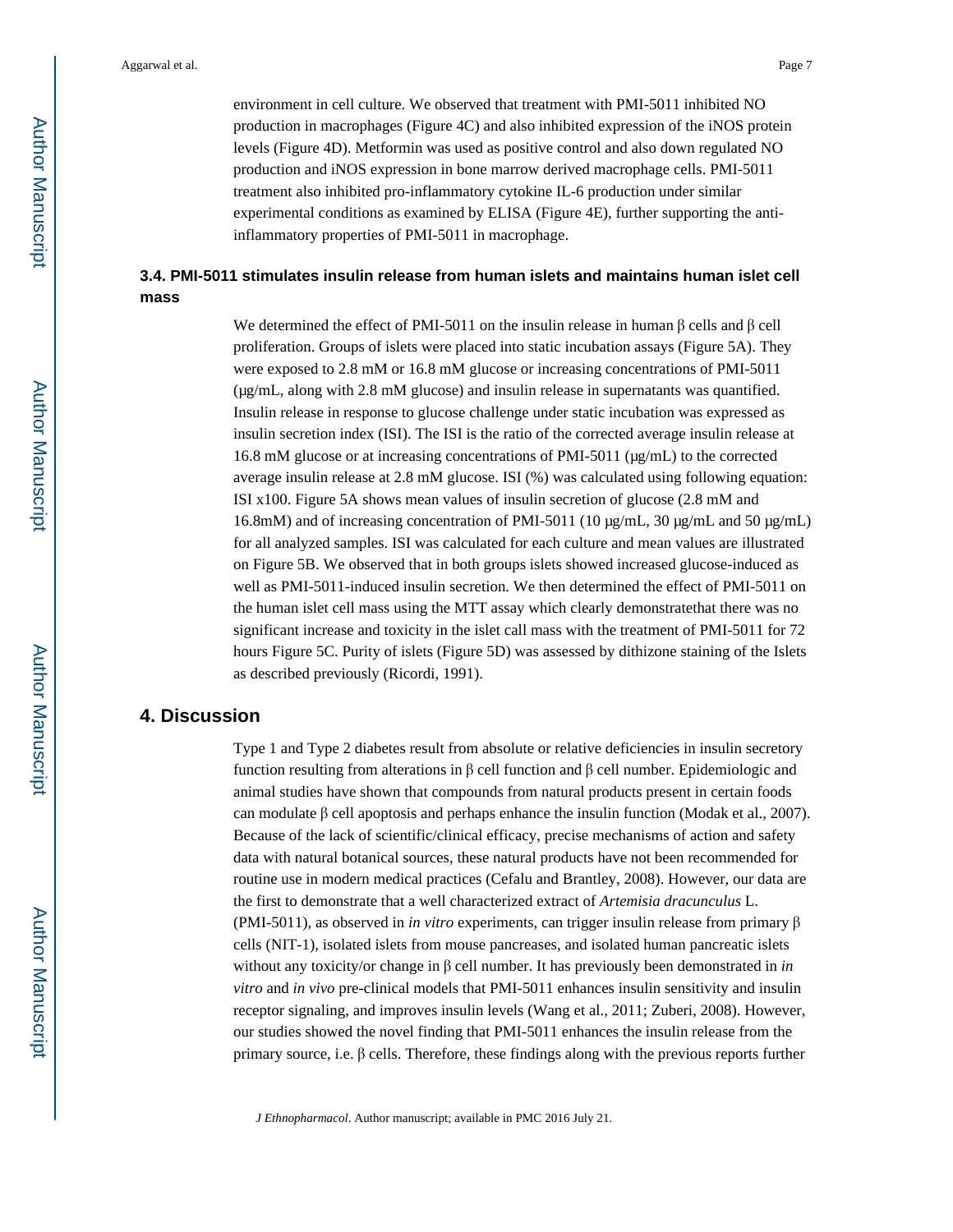strengthen our understanding of the mechanisms by which PMI-5011 exerts anti-diabetes properties.

Investigation of cellular targets involved in the energy balance mechanism could enhance our understanding of diabetes and lead to the development of novel strategies for the prevention of diabetes and its complications (Moller, 2001). Our results clearly demonstrate that PMI-5011 leads to the activation of AMPKα, the phosphorylation of ACC, and the phosphorylation of AKT in insulin sensitive β cells. It might be possible that PMI-5011 works in insulin like manner because insulin stimulates glucose uptake via the PI3K/AKT pathway and AMPK activation stimulates glucose utilization (Bertrand et al., 2006). Several pharmacological approaches that improve insulin sensitivity and lower blood glucose have been developed in past decade. The most widely used drug to treat diabetes is metformin which improves glucose homeostasis in Type 2 diabetes patients. The mechanistic action of metformin involves the activation of AMPKα, leading to increased phosphorylation of ACC, not AKT and is associated with multiple cellular energy mechanisms (Bertrand et al., 2006; Fryer et al., 2002; Hawley et al., 2002; Long and Zierath, 2006) which was confirmed with our results. Further, since  $\beta$  cells have glucose-sensing property, the glucose–induced changes in energy state of  $\beta$  cells and are associated with insulin release (Detimary et al., 1998; Detimary et al., 1995). Therefore, activation of AMPKα in β cells with PMI-5011 and with metformin may act as a fuel sensor for insulin release from β cells (Long and Zierath, 2006). However, prolonged treatment of β cells with metformin (> 24h) results in β cell apoptosis (Kefas et al., 2004), while PMI-5011 doesn't induce any β cell death up to 72 hours in primary β cells, mouse islets and in human islets. Thus, it is intriguing to postulate that activation of AKT in β cells with PMI-5011 may promote long term survival and prevent apoptosis in β cells (Edinger and Thompson, 2002).

Prevention of dysregulation of islet function and islet number requires abrogation of cytokine-mediated islet dysfunction and islet cell death triggered by inflammatory and immune responses. Activation of resident macrophages and invading leukocytes to secrete pro- inflammatory cytokines, promotes activation of iNOS and production of nitric oxide (NO) leading to islet dysfunction and islet cell death (Koeck et al., 2009; Welsh et al., 1995). Our data clearly demonstrate that PMI-5011 has anti-inflammatory properties in macrophages stimulated with cytokines (LPS/IFN $\gamma$ ). These effects agree with other studies showing inhibition of cytokine induced iNOS/NO production leads to protection of islet function and islet cell death (Bertera et al., 2004; Koeck et al., 2009). AMPK activation also, plays a role in preventing islet apoptosis during the recovery phase from NO damage, restores cellular energy homeostasis and anti-apoptotic in physiological state (Meares et al., 2010).

In conclusion, our studies provide novel data on the role of *Artemisia dracunculus* L. (PMI-5011) in mitigating the carbohydrate metabolism dysfunctrion associated with diabetes. Figure 6 illustrates the proposed mechanistic action of PMI-5011 in β cells. Specifically, this this data is the first to demonstrate that the extract of *Artemisia dracunculus* L. (PMI-5011) can enhance β cell function and restore β cell mass in pancreatic cells.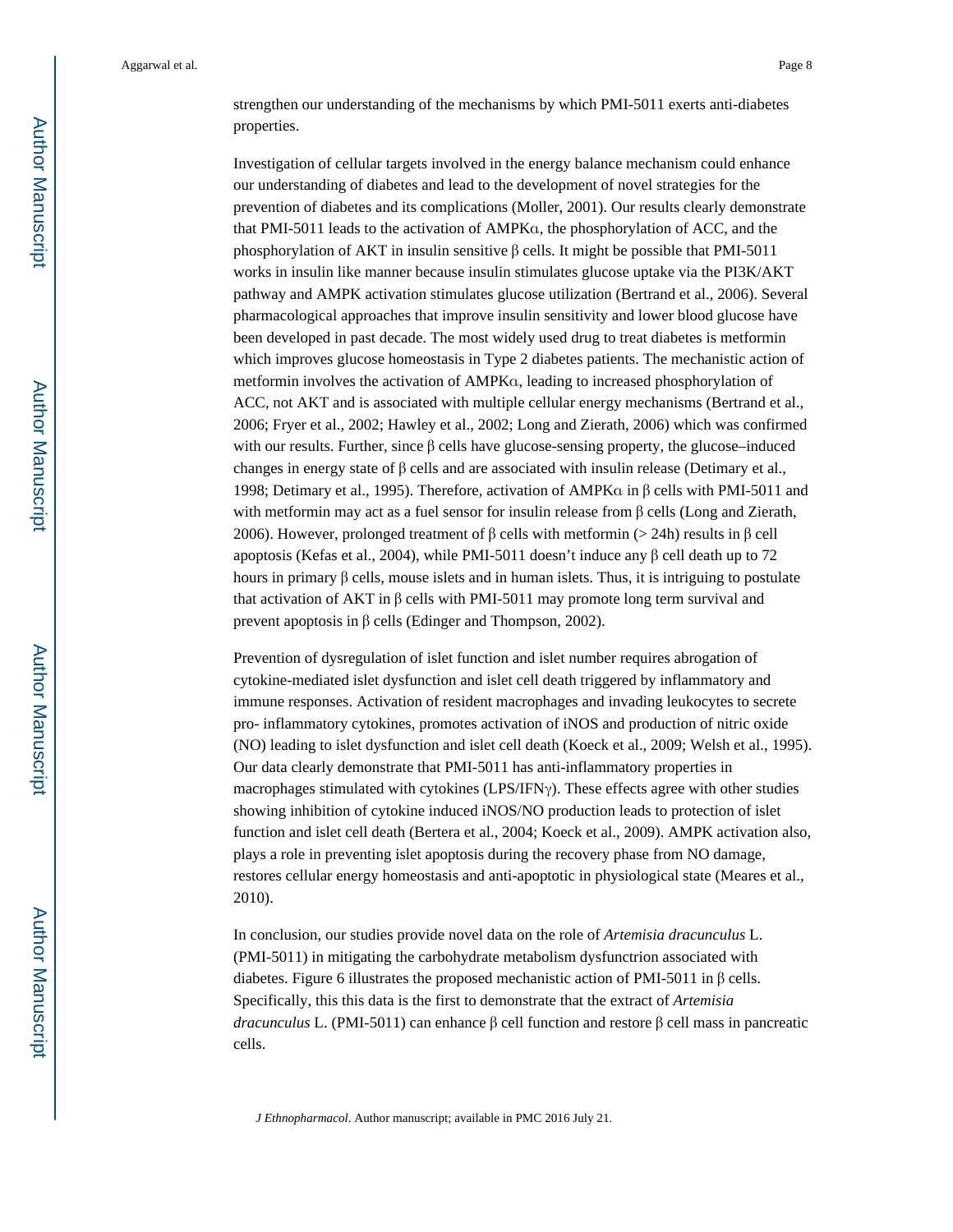## **Acknowledgments**

Grant Support: This work was supported in part by P50AT002776-02 from the National Centre for Complementary and Alternative Medicine (NCCAM) and the Office of Dietary Supplements (ODS) which funds the Botanical Research Centre at Pennington Biomedical and in part by the Hansel/Downey Research Fund, the Pennington Biomedical Research Foundation and by Louisiana State University, LA.

We thank Dr. William Cefalu, Botanical Research Centre of Pennington Biomedical Research Centre, Baton Rouge, LA and The Biotech Centre of Rutgers University, Rutgers, The State University of New Jersey, Dr. Franck Mauvais-Jarvis laboratory, Division of Endocrinology, Metabolism and Molecular Medicine, and Northwestern Comprehensive Center on Obesity (NCCO), Feinberg School of Medicine, Northwestern University, Chicago, IL. Dr. Steven R. Smith, Clinical Research Institute, Florida Hospital and Burnham Institute for Medical Research at Lake Nona, Orlando, FL, USA. This work utilized the facilities of the Cell Biology and Bioimaging Core that are supported in part by COBRE (NIH P20-GM103528) and NORC (NIH 2P30-DK072476) center grants from the National Institutes of Health.

#### **References**

- Aggarwal S, Ndinguri MW, Solipuram R, Wakamatsu N, Hammer RP, Ingram D, Hansel W. [DLys(6)]-luteinizing hormone releasing hormone-curcumin conjugate inhibits pancreatic cancer cell growth in vitro and in vivo. Int J Cancer. 2011; 129:1611–1623. [PubMed: 21484797]
- Aggarwal S, Takada Y, Singh S, Myers JN, Aggarwal BB. Inhibition of growth and survival of human head and neck squamous cell carcinoma cells by curcumin via modulation of nuclear factor-kappaB signaling. Int J Cancer. 2004; 111:679–692. [PubMed: 15252836]
- Bailey CJ, Turner RC. Metformin. N Engl J Med. 1996; 334:574–579. [PubMed: 8569826]
- Bertera S, Alexander AM, Crawford ML, Papworth G, Watkins SC, Robbins PD, Trucco M. Gene combination transfer to block autoimmune damage in transplanted islets of Langerhans. Exp Diabesity Res. 2004; 5:201–210. [PubMed: 15512788]
- Bertrand L, Ginion A, Beauloye C, Hebert AD, Guigas B, Hue L, Vanoverschelde JL. AMPK activation restores the stimulation of glucose uptake in an in vitro model of insulin-resistant cardiomyocytes via the activation of protein kinase B. Am J Physiol Heart Circ Physiol. 2006; 291:H239–250. [PubMed: 16489105]
- Bonner-Weir S, Weir GC. New sources of pancreatic beta-cells. Nat Biotechnol. 2005; 23:857–861. [PubMed: 16003374]
- Bouwens L, Rooman I. Regulation of pancreatic beta-cell mass. Physiological reviews. 2005; 85:1255–1270. [PubMed: 16183912]
- Cefalu WT, Brantley PJ. Botanicals and cardiometabolic risk: positioning science to address the hype. Metabolism. 2008; 57:S1–2. [PubMed: 18555847]
- Cefalu WT, Ye J, Zuberi A, Ribnicky DM, Raskin I, Liu Z, Wang ZQ, Brantley PJ, Howard L, Lefevre M. Botanicals and the metabolic syndrome. Am J Clin Nutr. 2008; 87:481S–487S. [PubMed: 18258643]
- Detimary P, Dejonghe S, Ling Z, Pipeleers D, Schuit F, Henquin JC. The changes in adenine nucleotides measured in glucose-stimulated rodent islets occur in beta cells but not in alpha cells and are also observed in human islets. J Biol Chem. 1998; 273:33905–33908. [PubMed: 9852040]
- Detimary P, Jonas JC, Henquin JC. Possible links between glucose-induced changes in the energy state of pancreatic B cells and insulin release. Unmasking by decreasing a stable pool of adenine nucleotides in mouse islets. J Clin Invest. 1995; 96:1738–1745. [PubMed: 7560065]
- Eberhard D, Kragl M, Lammert E. 'Giving and taking': endothelial and beta-cells in the islets of Langerhans. Trends in endocrinology and metabolism: TEM. 2010; 21:457–463. [PubMed: 20359908]
- Edinger AL, Thompson CB. Akt maintains cell size and survival by increasing mTOR-dependent nutrient uptake. Mol Biol Cell. 2002; 13:2276–2288. [PubMed: 12134068]
- Egan JM, Bulotta A, Hui H, Perfetti R. GLP-1 receptor agonists are growth and differentiation factors for pancreatic islet beta cells. Diabetes Metab Res Rev. 2003; 19:115–123. [PubMed: 12673779]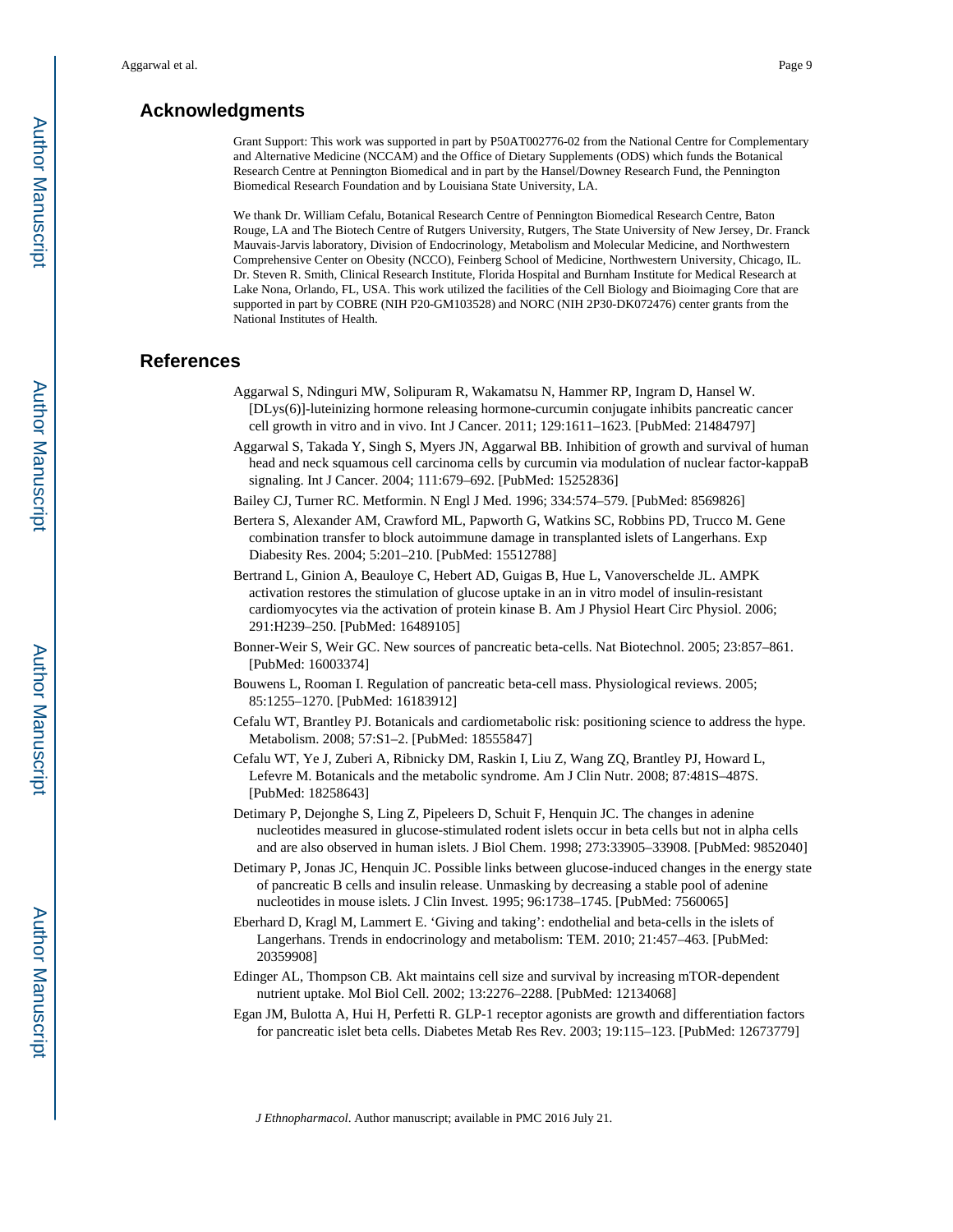- Fryer LG, Parbu-Patel A, Carling D. The Anti-diabetic drugs rosiglitazone and metformin stimulate AMP-activated protein kinase through distinct signaling pathways. J Biol Chem. 2002; 277:25226–25232. [PubMed: 11994296]
- Govorko D, Logendra S, Wang Y, Esposito D, Komarnytsky S, Ribnicky D, Poulev A, Wang Z, Cefalu WT, Raskin I. Polyphenolic compounds from Artemisia dracunculus L. inhibit PEPCK gene expression and gluconeogenesis in an H4IIE hepatoma cell line. American journal of physiology. Endocrinology and metabolism. 2007; 293:E1503–1510. [PubMed: 17848630]
- Hamaguchi K, Gaskins HR, Leiter EH. NIT-1, a pancreatic beta-cell line established from a transgenic NOD/Lt mouse. Diabetes. 1991; 40:842–849. [PubMed: 1647994]
- Hardie DG. The AMP-activated protein kinase pathway--new players upstream and downstream. J Cell Sci. 2004; 117:5479–5487. [PubMed: 15509864]
- Hawley SA, Gadalla AE, Olsen GS, Hardie DG. The antidiabetic drug metformin activates the AMPactivated protein kinase cascade via an adenine nucleotide-independent mechanism. Diabetes. 2002; 51:2420–2425. [PubMed: 12145153]
- Kefas BA, Cai Y, Kerckhofs K, Ling Z, Martens G, Heimberg H, Pipeleers D, Van de Casteele M. Metformin-induced stimulation of AMP-activated protein kinase in beta-cells impairs their glucose responsiveness and can lead to apoptosis. Biochem Pharmacol. 2004; 68:409–416. [PubMed: 15242807]
- Kemp BE, Stapleton D, Campbell DJ, Chen ZP, Murthy S, Walter M, Gupta A, Adams JJ, Katsis F, van Denderen B, Jennings IG, Iseli T, Michell BJ, Witters LA. AMP-activated protein kinase, super metabolic regulator. Biochem Soc Trans. 2003; 31:162–168. [PubMed: 12546677]
- Koeck T, Corbett JA, Crabb JW, Stuehr DJ, Aulak KS. Glucose-modulated tyrosine nitration in beta cells: targets and consequences. Arch Biochem Biophys. 2009; 484:221–231. [PubMed: 19402213]
- Li DS, Yuan YH, Tu HJ, Liang QL, Dai LJ. A protocol for islet isolation from mouse pancreas. Nat Protoc. 2009; 4:1649–1652. [PubMed: 19876025]
- Li L, Yi Z, Seno M, Kojima I. Activin A and betacellulin: effect on regeneration of pancreatic betacells in neonatal streptozotocin-treated rats. Diabetes. 2004; 53:608–615. [PubMed: 14988244]
- Logendra S, Ribnicky DM, Yang H, Poulev A, Ma J, Kennelly EJ, Raskin I. Bioassay-guided isolation of aldose reductase inhibitors from Artemisia dracunculus. Phytochemistry. 2006; 67:1539–1546. [PubMed: 16806328]
- Long YC, Zierath JR. AMP-activated protein kinase signaling in metabolic regulation. J Clin Invest. 2006; 116:1776–1783. [PubMed: 16823475]
- Meares GP, Hughes KJ, Jaimes KF, Salvatori AS, Rhodes CJ, Corbett JA. AMP-activated protein kinase attenuates nitric oxide-induced beta-cell death. J Biol Chem. 2010; 285:3191–3200. [PubMed: 19933272]
- Modak M, Dixit P, Londhe J, Ghaskadbi S, Paul ADT. Indian herbs and herbal drugs used for the treatment of diabetes. J Clin Biochem Nutr. 2007; 40:163–173. [PubMed: 18398493]
- Moller DE. New drug targets for type 2 diabetes and the metabolic syndrome. Nature. 2001; 414:821– 827. [PubMed: 11742415]
- Narang AS, Mahato RI. Biological and biomaterial approaches for improved islet transplantation. Pharmacol Rev. 2006; 58:194–243. [PubMed: 16714486]
- Newman DJ, Cragg GM, Snader KM. Natural products as sources of new drugs over the period 1981– 2002. J Nat Prod. 2003; 66:1022–1037. [PubMed: 12880330]
- Ribnicky DM, Kuhn P, Poulev A, Logendra S, Zuberi A, Cefalu WT, Raskin I. Improved absorption and bioactivity of active compounds from an anti-diabetic extract of Artemisia dracunculus L. Int J Pharm. 2009; 370:87–92. [PubMed: 19084584]
- Ribnicky DM, Poulev A, Schmidt B, Cefalu WT, Raskin I. Evaluation of botanicals for improving human health. Am J Clin Nutr. 2008; 87:472S–475S. [PubMed: 18258641]
- Ribnicky DM, Poulev A, Watford M, Cefalu WT, Raskin I. Antihyperglycemic activity of Tarralin, an ethanolic extract of Artemisia dracunculus L. Phytomedicine: international journal of phytotherapy and phytopharmacology. 2006; 13:550–557. [PubMed: 16920509]
- Ricordi C. Quantitative and qualitative standards for islet isolation assessment in humans and large mammals. Pancreas. 1991; 6:242–244. [PubMed: 1679542]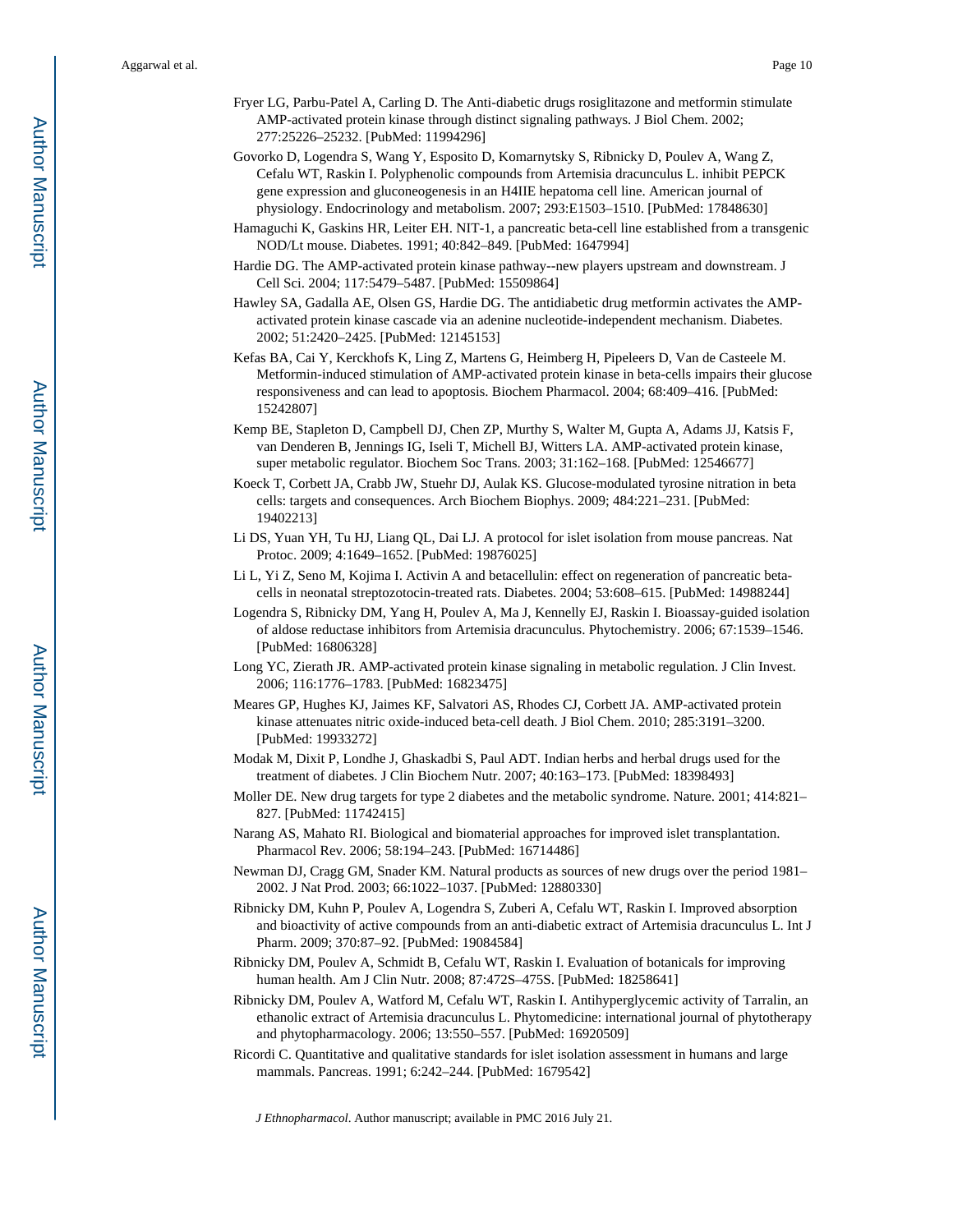- Ris F, Hammar E, Bosco D, Pilloud C, Maedler K, Donath MY, Oberholzer J, Zeender E, Morel P, Rouiller D, Halban PA. Impact of integrin-matrix matching and inhibition of apoptosis on the survival of purified human beta-cells in vitro. Diabetologia. 2002; 45:841–850. [PubMed: 12107728]
- Rosenberg L, Lipsett M, Yoon JW, Prentki M, Wang R, Jun HS, Pittenger GL, Taylor-Fishwick D, Vinik AI. A pentadecapeptide fragment of islet neogenesis-associated protein increases beta-cell mass and reverses diabetes in C57BL/6J mice. Ann Surg. 2004; 240:875–884. [PubMed: 15492571]
- Schmidt B, Ribnicky DM, Poulev A, Logendra S, Cefalu WT, Raskin I. A natural history of botanical therapeutics. Metabolism. 2008; 57:S3–9. [PubMed: 18555851]
- Shimabukuro M, Zhou YT, Levi M, Unger RH. Fatty acid-induced beta cell apoptosis: a link between obesity and diabetes. Proc Natl Acad Sci U S A. 1998; 95:2498–2502. [PubMed: 9482914]
- Swanston-Flatt SK, Flatt PR, Day C, Bailey CJ. Traditional dietary adjuncts for the treatment of diabetes mellitus. Proc Nutr Soc. 1991; 50:641–651. [PubMed: 1809971]
- Tyrberg B, Ustinov J, Otonkoski T, Andersson A. Stimulated endocrine cell proliferation and differentiation in transplanted human pancreatic islets: effects of the ob gene and compensatory growth of the implantation organ. Diabetes. 2001; 50:301–307. [PubMed: 11272140]
- Wang ZQ, Ribnicky D, Zhang XH, Raskin I, Yu Y, Cefalu WT. Bioactives of Artemisia dracunculus L enhance cellular insulin signaling in primary human skeletal muscle culture. Metabolism: clinical and experimental. 2008; 57:S58–64. [PubMed: 18555856]
- Wang ZQ, Ribnicky D, Zhang XH, Zuberi A, Raskin I, Yu Y, Cefalu WT. An extract of Artemisia dracunculus L. enhances insulin receptor signaling and modulates gene expression in skeletal muscle in KK-A(y) mice. The Journal of nutritional biochemistry. 2011; 22:71–78. [PubMed: 20447816]
- Welsh N, Bendtzen K, Welsh M. Expression of an insulin/interleukin-1 receptor antagonist hybrid gene in insulin-producing cell lines (HIT-T15 and NIT-1) confers resistance against interleukin-1 induced nitric oxide production. J Clin Invest. 1995; 95:1717–1722. [PubMed: 7706480]
- Wild S, Roglic G, Green A, Sicree R, King H. Global prevalence of diabetes: estimates for the year 2000 and projections for 2030. Diabetes Care. 2004; 27:1047–1053. [PubMed: 15111519]
- Zhou G, Myers R, Li Y, Chen Y, Shen X, Fenyk-Melody J, Wu M, Ventre J, Doebber T, Fujii N, Musi N, Hirshman MF, Goodyear LJ, Moller DE. Role of AMP-activated protein kinase in mechanism of metformin action. J Clin Invest. 2001; 108:1167–1174. [PubMed: 11602624]
- Zuberi AR. Strategies for assessment of botanical action on metabolic syndrome in the mouse and evidence for a genotype-specific effect of Russian tarragon in the regulation of insulin sensitivity. Metabolism. 2008; 57:S10–15. [PubMed: 18555848]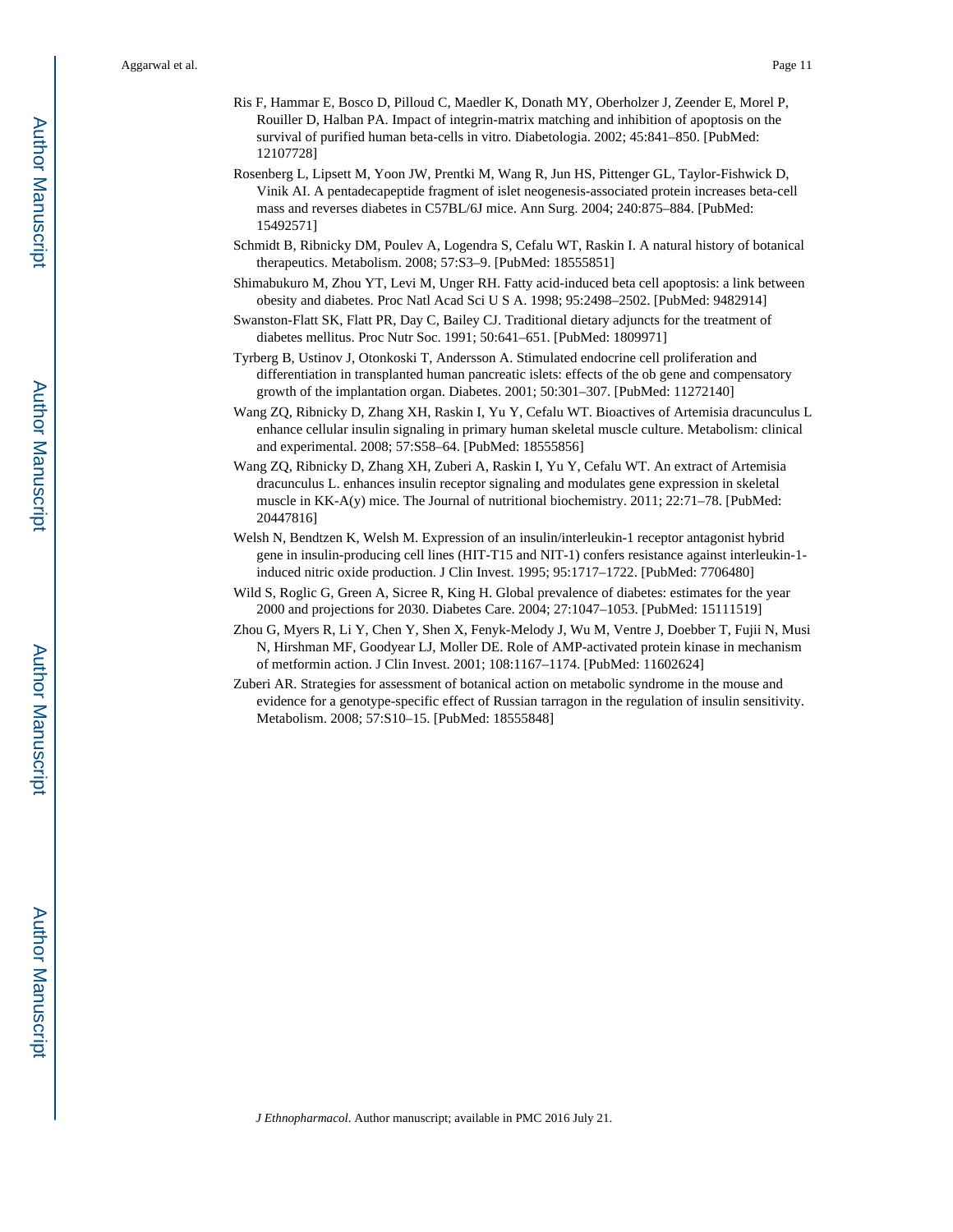**Author Manuscript** Author Manuscript

 Author ManuscriptAuthor Manuscript



**Figure 1. Effect of PMI-5011 on insulin release from NIT-1 cells and isolated mouse islets in vitro** A–B; Experiments were conducted in KRB containing (1mM) glucose concentration with 2.5 μg/ml, 5 μg/ml and 10 μg/ml of PMI-5011. Inset: dose-dependent effect of glucose on insulin release from A; NIT-1 cells B; isolated islets ( $n = 5$ ). Data are presented as mean  $\pm$ SE values of three independent experiments.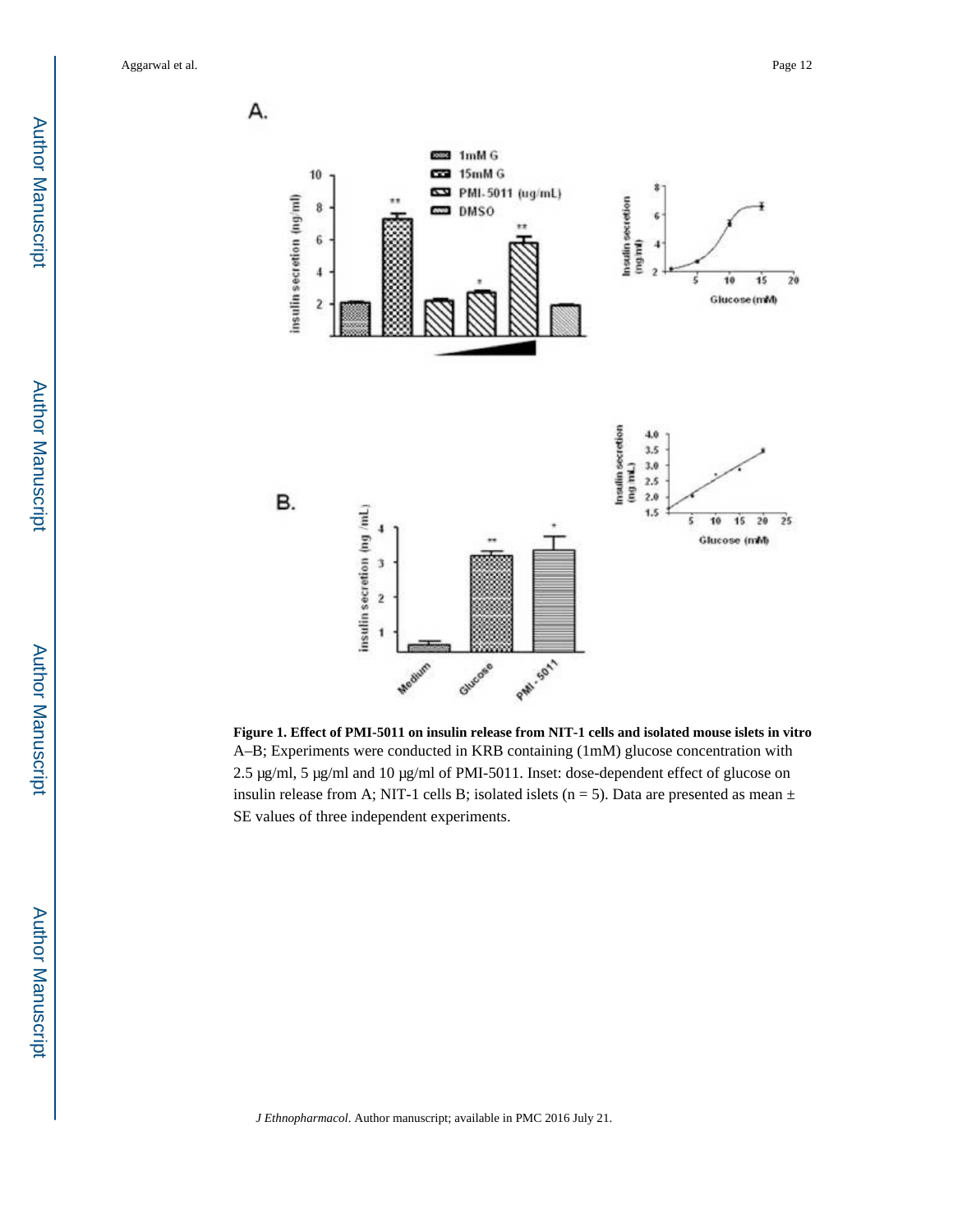## NIT-1 cells



**Figure 2. Visualization of insulin in NIT-1 cells and isolated mouse islets by confocal microscopy** NIT-1 cells (A–C) and islets (D–E) were analyzed for the insulin by immunocytochemistry. A) Secondary antibody (Texas red) only, B) Glucose (15 mM); positive control C) PMI-5011 (10 μg/mL), D) Glucose (15 mM); positive control, E) PMI-5011 (10 μg/mL). Red stain: Localization of insulin; Blue Stain: Localization of nucleus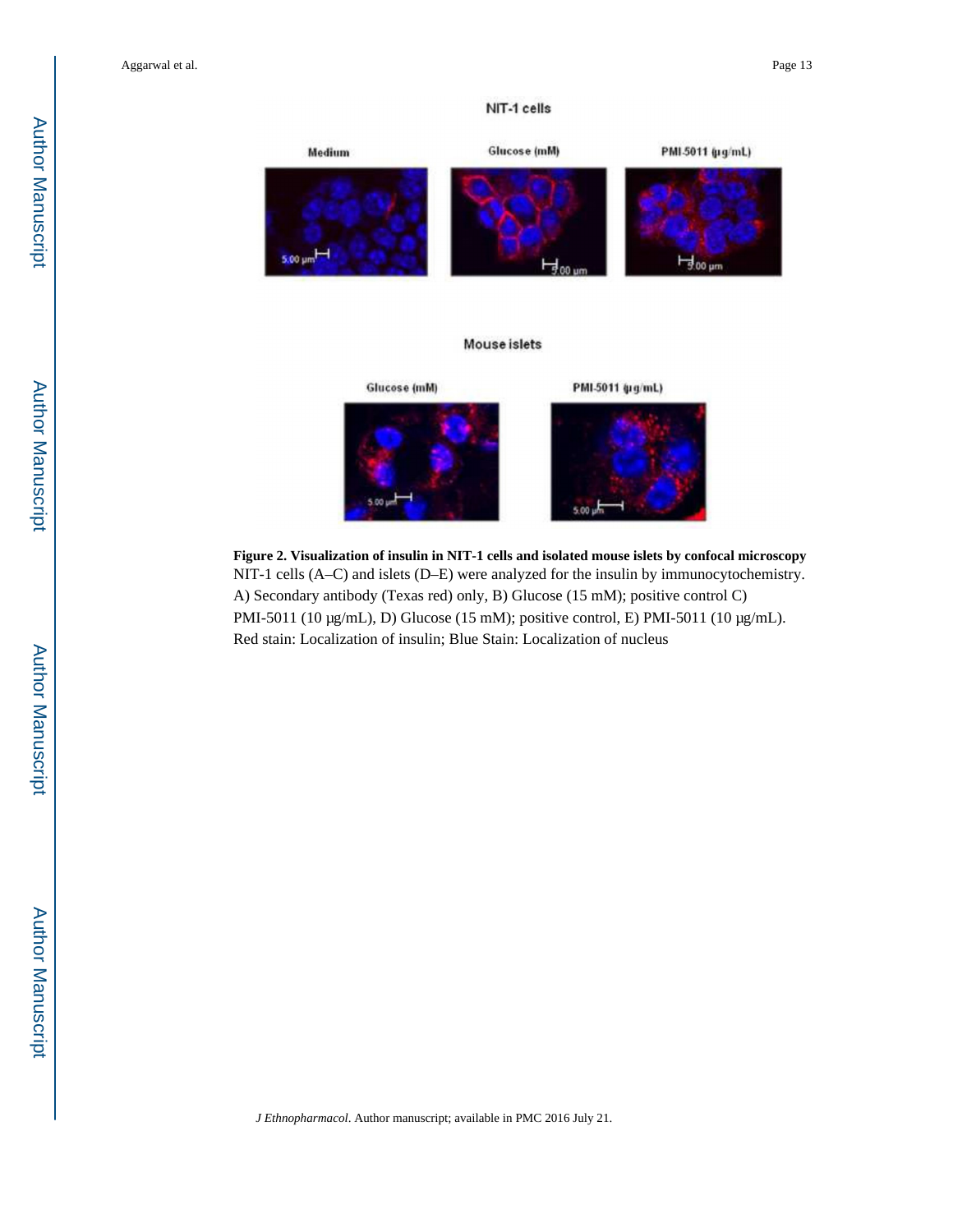

**Figure 3. Effect of PMI-5011 on cell toxicity on NIT-1 cells and isolated mouse islets in vitro** A) NIT-1 cells (10,000/well), and/or B) isolated mice islets, dissociated with Accumax and equal number were incubated in the absence or presence of increasing concentrations of PMI-5011 (μg/mL) and equivalent amount of DMSO at the highest concentration of PMI-5011 for 72 h and number of viable cells examined by MTT. All points are mean  $\pm$  SE of triplicate wells of three independent experiments.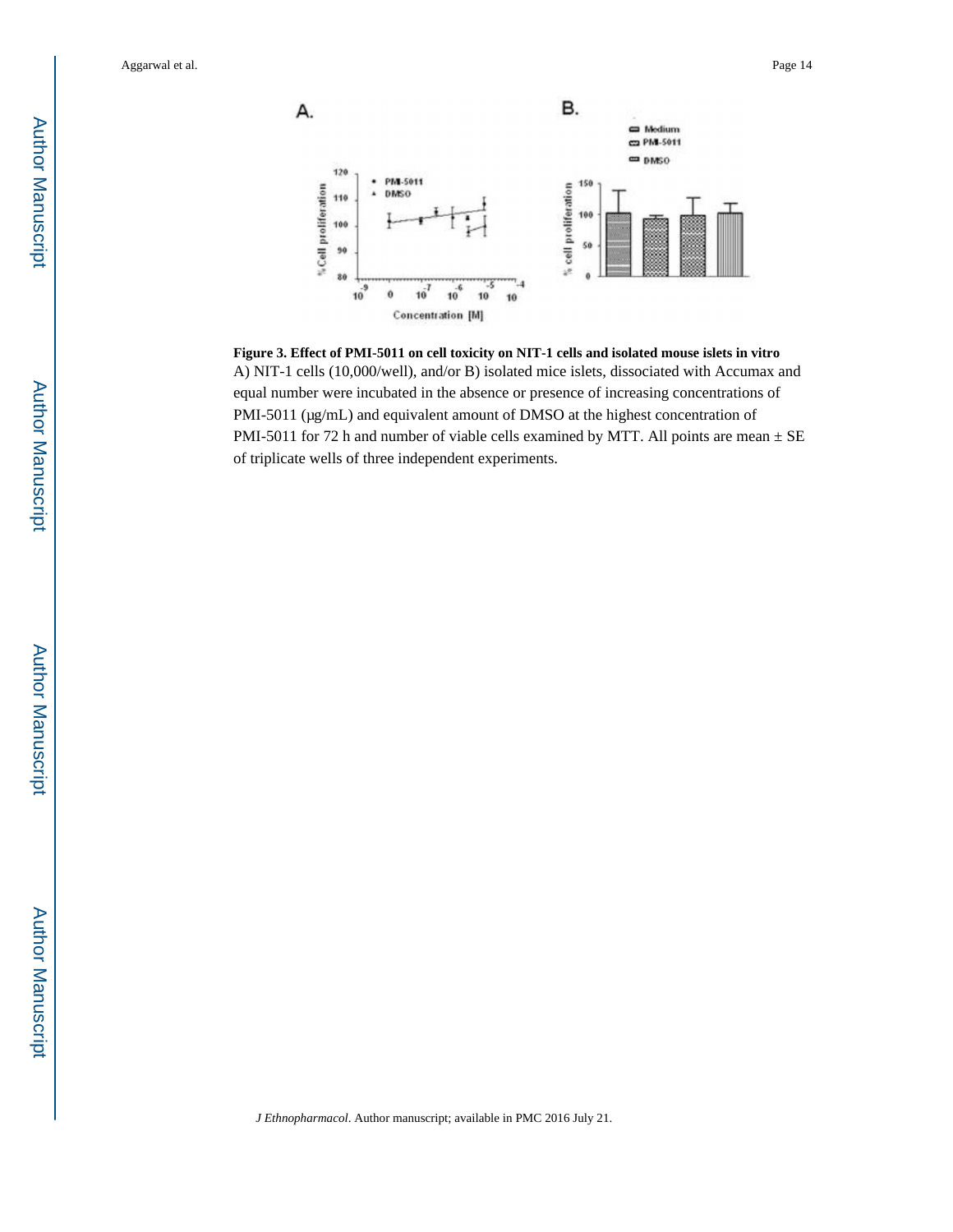

#### **Figure 4. Effect of PMI-5011 on AMP-activated protein Kinase and protein kinase B (PKB) phosphorylation in NIT-1 cells**

A) NIT-1 cells were incubated in the absence or presence of 10 μg/mL PMI-5011 for the indicated times. B) NIT-1 cells were incubated in the absence or presence of 10 μg/mL PMI-5011, or metformin. Then, Total cell lysates were subjected to Western blot analysis by using anti-pThr172 AMPKα, anti-pSer79 ACC, anti-pSer473 AKT, anti-AMPKα, anti-AKT and anti-GAPDH antibodies. The images are representative image from three independent experiments. C) Anti-inflammatory effect of PMI-5011 on macrophage. Bone marrow derived macrophages were treated with different concentration of PMI-5011 (10–30 μg/ml) followed by stimulation with LPS/IFNγ (0.1 μg/50 U/ml). Post 20 h of treatment, cell supernatant was used for NO estimation using Griess reagent and D) cell lysate was processed for immunoblot analysis for iNOS (BD Bioscience). Beta-actin was used for equal protein loading control. E. Levels of IL6 were determined by ELISA (BD Bioscience) in cell supernatant. Metformin (10 mM) was used as control in this experiment. Values are means + SD of three experiments.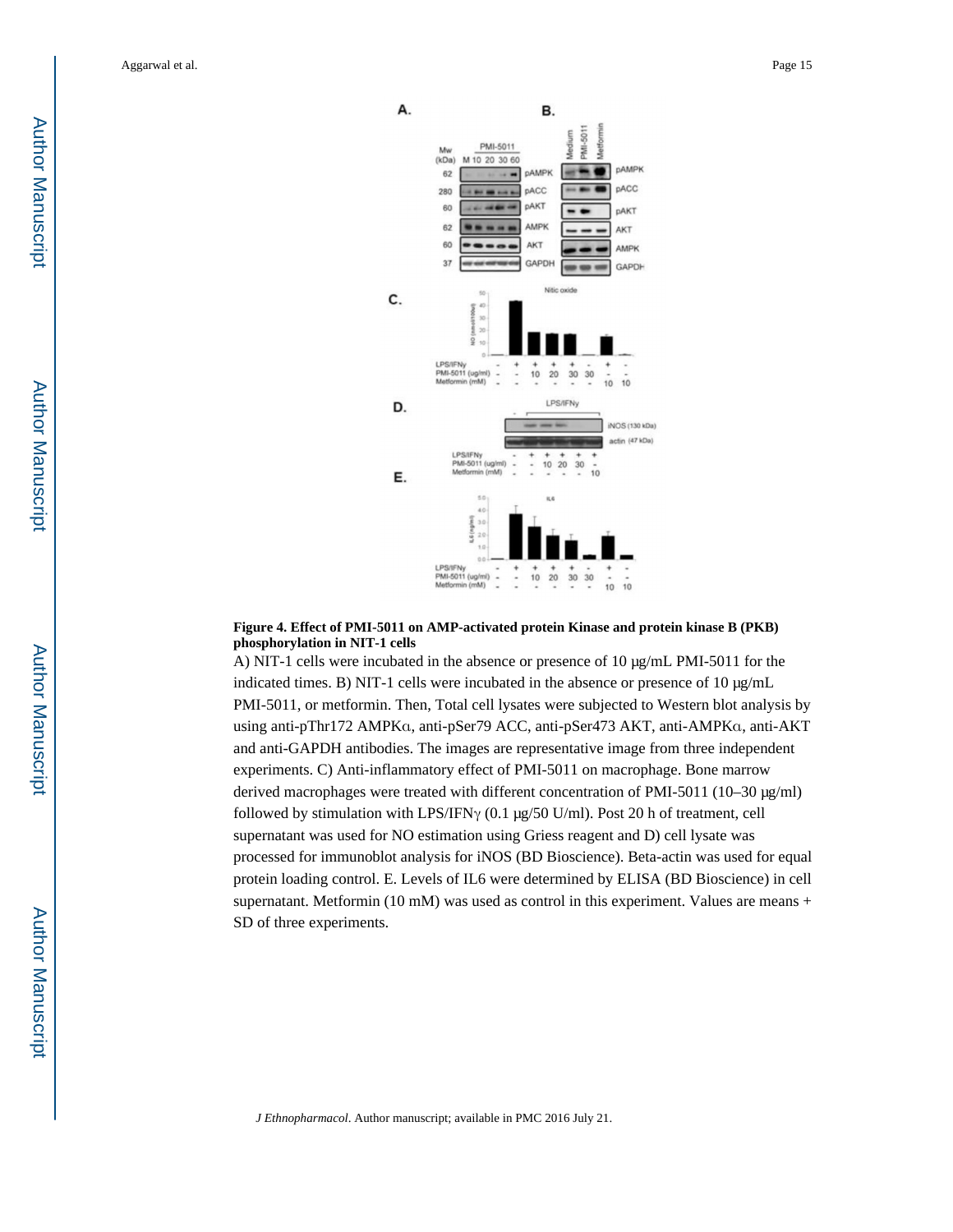

#### **Figure 5. A) Effect of PMI-5011 on insulin release from isolated human islets**

Islets were pre-incubated for one hour in Krebs-Ringer bicarbonate (KRB) buffer containing 0.1% BSA, 2.8 mM glucose at 37°C, in a 5% CO2 and then incubated for one hour in high concentration of glucose (16.7 mM) and different concentration of PMI-5011. The concentration of PMI-5011 (10  $\mu$ g/mL, 30  $\mu$ g/mL and 50  $\mu$ g/mL). The insulin content was measured by APLCO diagnostic kit (Salem, NH). The sensitivity of the assay was 0.399 μIU/ml. Results are reported as mean ± SE, as μIU/ml of stimulation. Data is considered significant when p < 0.05. **B) Insulin secretion indexes for glucose and PMI-5011**  treatment. Comparative review of insulin secretion indexes for isolated human islets as response to low and high glucose and increasing concentration of PMI-5011 stimulation. C. Effect PMI-5011 on human islets toxicity. Isolated human islets, dissociated with Accumax and equal number were incubated in the absence or presence of increasing concentrations of PMI-5011 (μg/mL) and equivalent amount of DMSO at the highest concentration of PMI-5011 for 72 h and number of viable cells examined by MTT. All points are mean  $\pm$  SE of triplicate wells of three independent experiments. C. Staining of human islets with diphenyl-thiocarbazone dye. Isolates islets were stained with diphenyl-thiocarbazone dye and photographs were taken with a microscope NIKON, Diaphot 300.